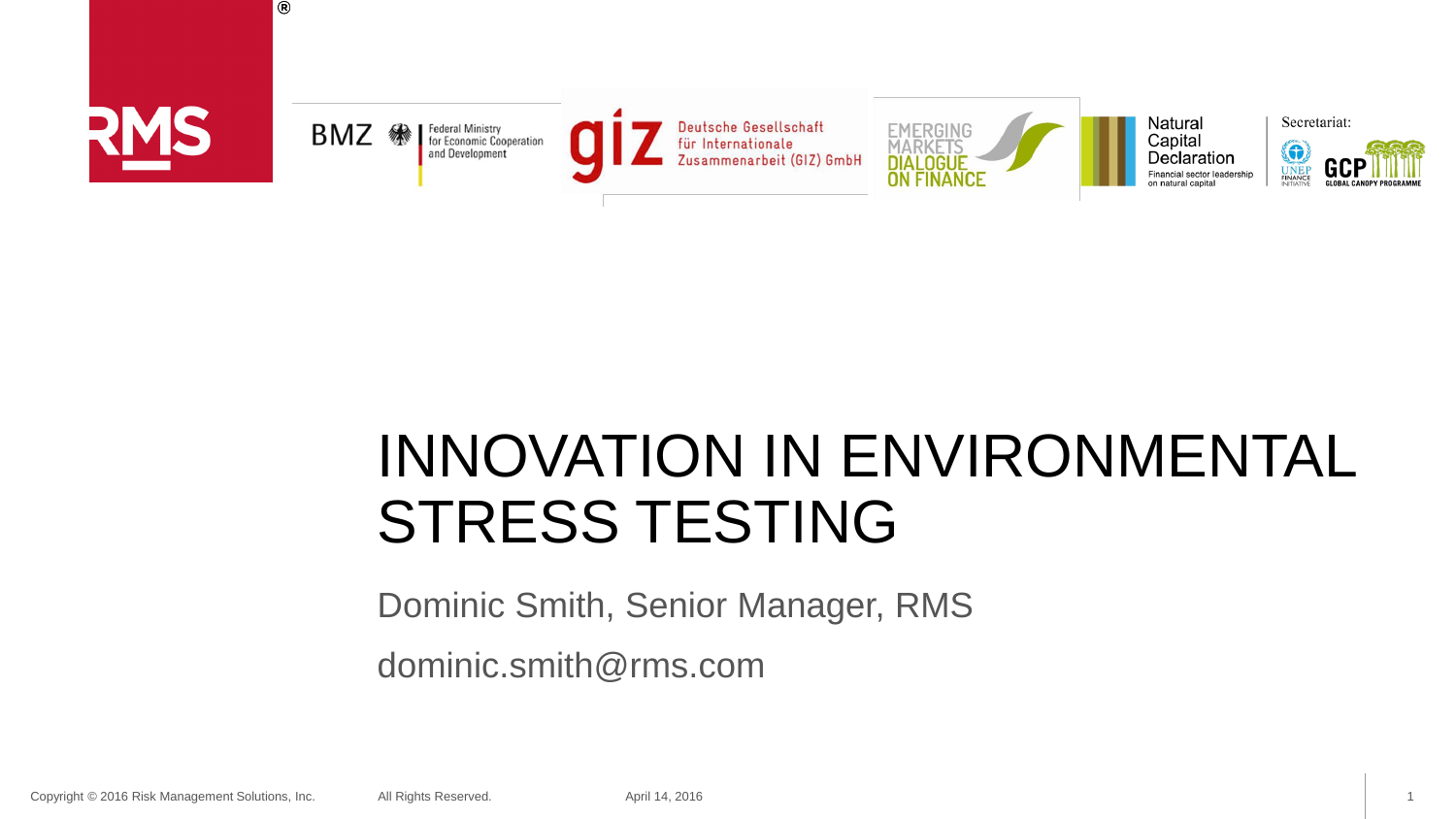- **▶ Work with most major insurance and reinsurance companies across the globe**
- > Best known for our catastrophe risk models for property and human impact of environmental and man-made hazards
- ▶ \$2 trillion worth of insurance and capital markets transactions based on RMS Risk Models
- Contributions to scientific literature and policy around environmental risk, including climate change

Copyright © 2016 Risk Management Solutions, Inc. All Rights Reserved. April 14, 2016 2







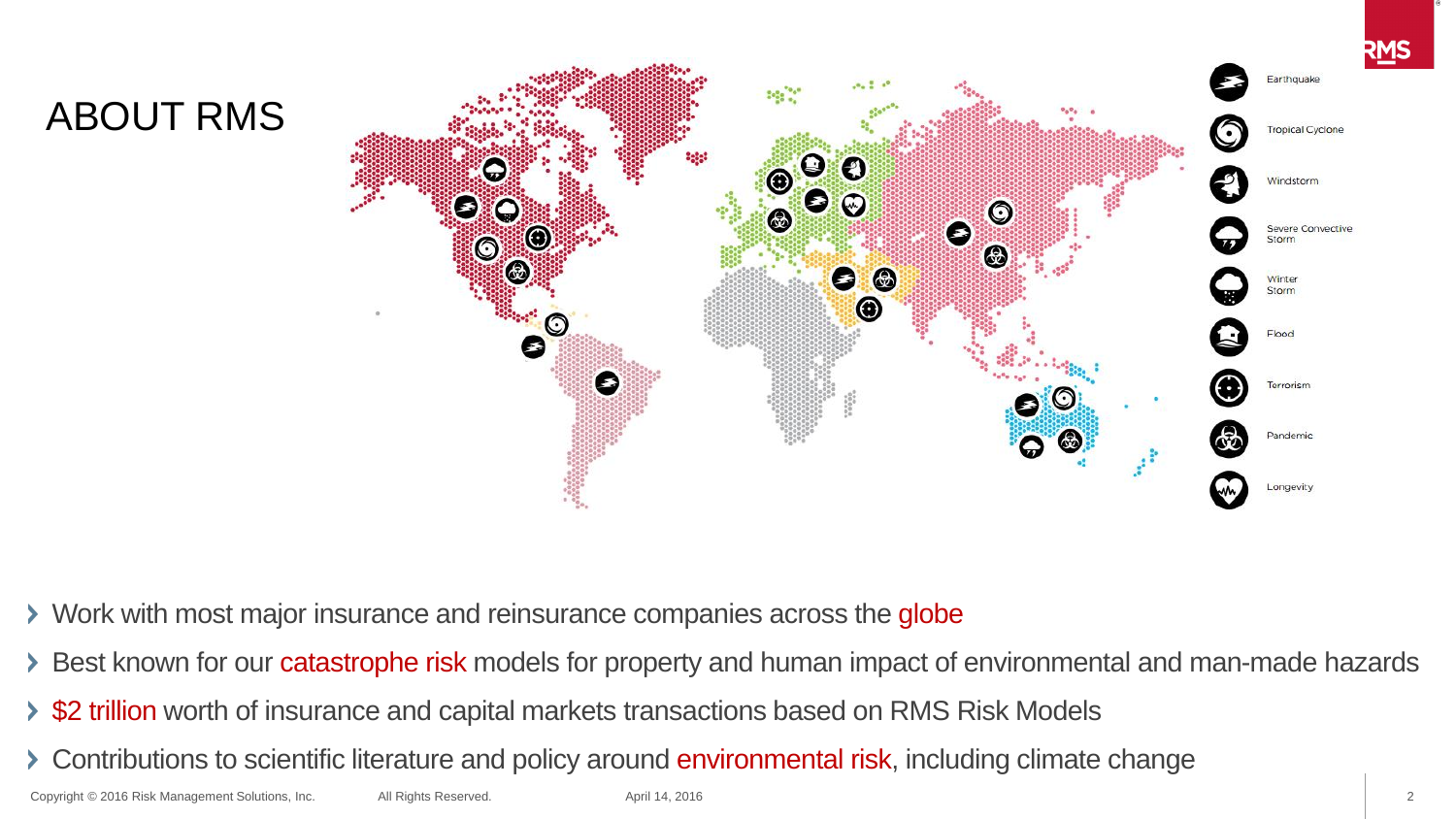### HISTORICAL EXPERIENCE ALONE IS RARELY SUITABLE WHEN MODELLING THE RISK OF LONG-TAILED EVENTS



*"We were seeing things that were 25 standard deviation moves, several days in a row"*

David Viniar, CFO, Goldman Sachs

 $2$  SD = 1 in 44 days

**25 SD = 1 in 1.3 x 10 <sup>135</sup>yrs \***

 $*$  Age of universe = 1.4 x 10<sup>9</sup> yrs

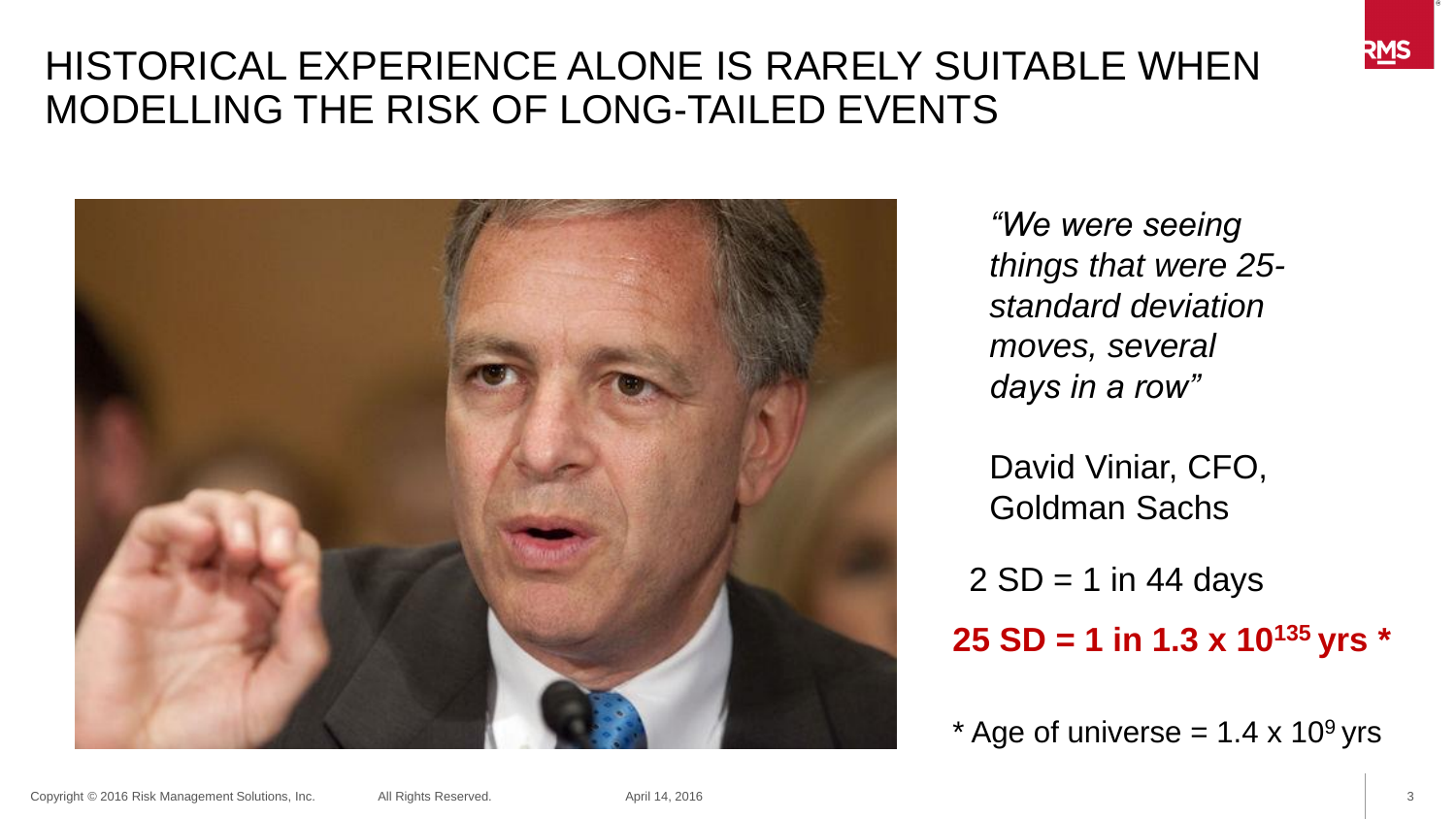## CAT MODELS: THE INSURANCE INDUSTRY STANDARD FOR ESTIMATING THE DISTRIBUTION OF IMPACT OF EXTREME EVENTS



Probabilistic model of scientifically credible scenarios

Detailed data at relevant geographic scale

Engineering and network models yield damage

# Overall impact of stakeholder

peril on

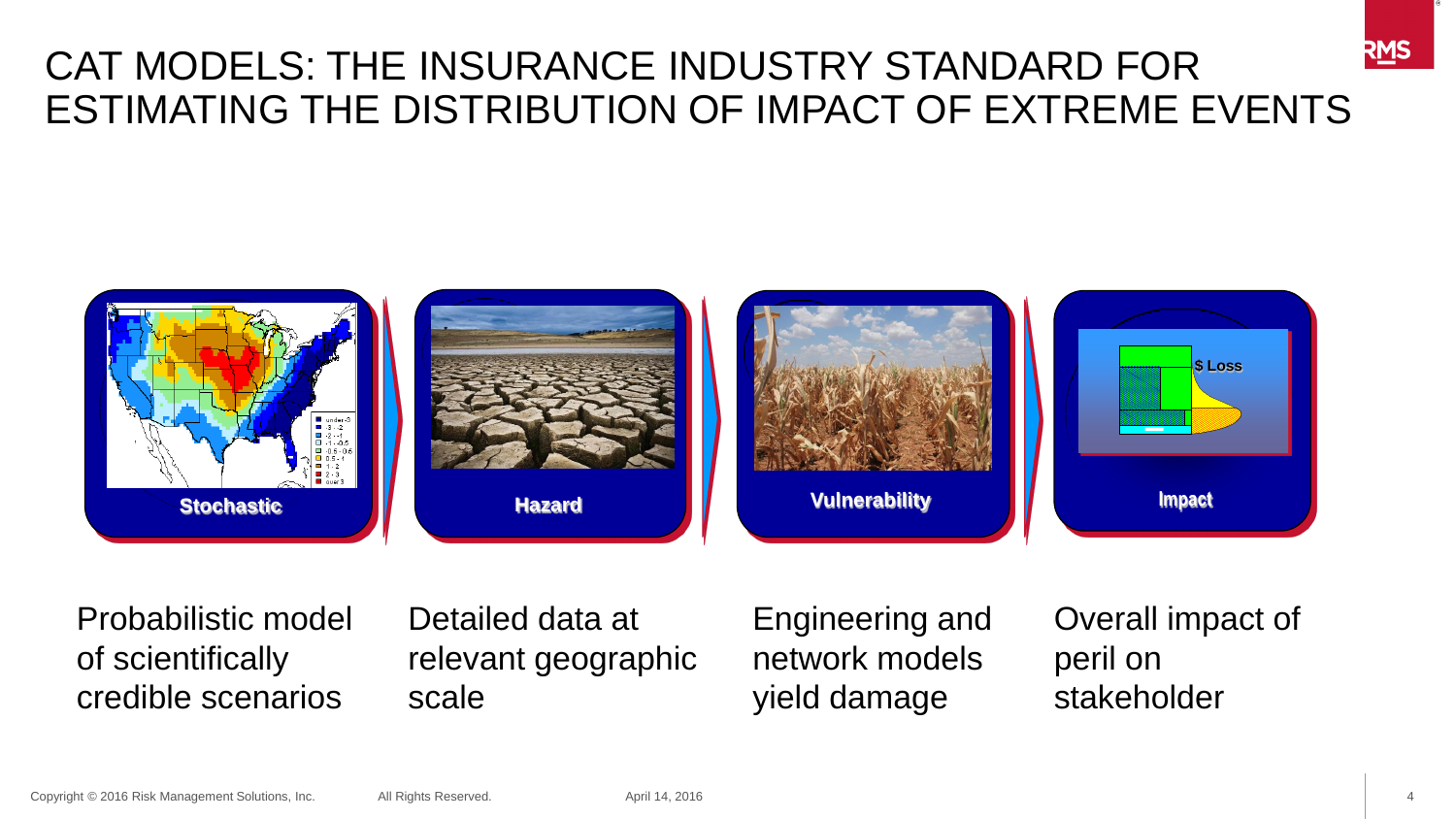## GIZ/NCD/RMS DROUGHT STRESS TESTING PROJECT

- 1.Develop 2-3 probabilistic drought scenarios in China, India, Brazil, Mexico and the U.S. to model potential impacts on water availability between 2017 and 2021.
- 2.Develop a model to estimate the effects of drought on up to 8-12 industries as well as potential macroeconomic implications.
- 3.Deliver modelling tool to link drought impacts to drivers of corporate credit quality to inform banks' internal stress testing models.









Objective: Develop and test tool to assess risks from environmental shocks to corporate loan portfolios.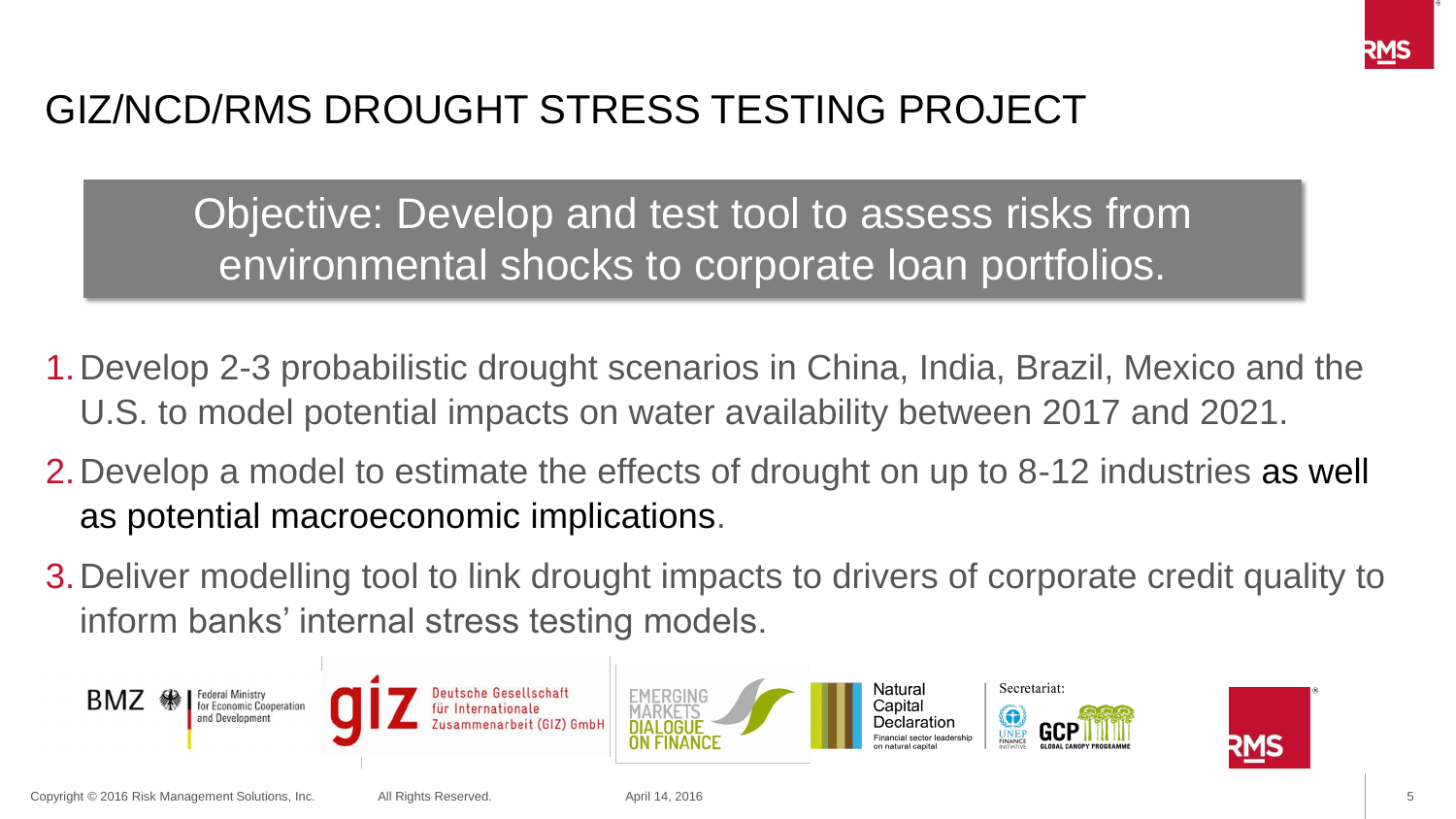### SIMULATE FUTURE POSSIBLE DROUGHTS AT VARIOUS **PERCENTILES**



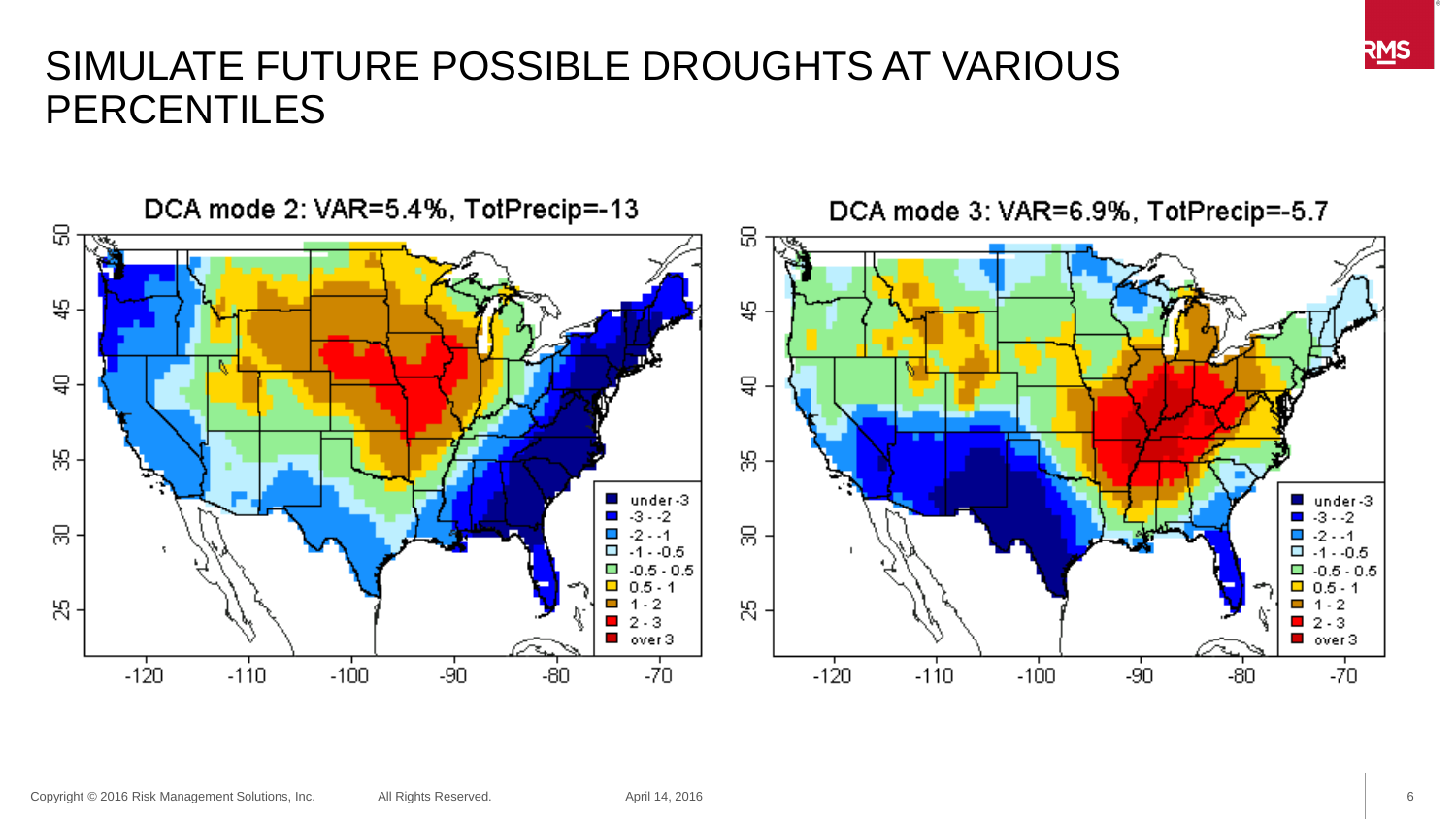## CALCULATE THE IMPACT OF A DROUGHT ON A BUSINESS / LOAN



Copyright © 2016 Risk Management Solutions, Inc. All Rights Reserved. April 14, 2016 7 April 14, 2016

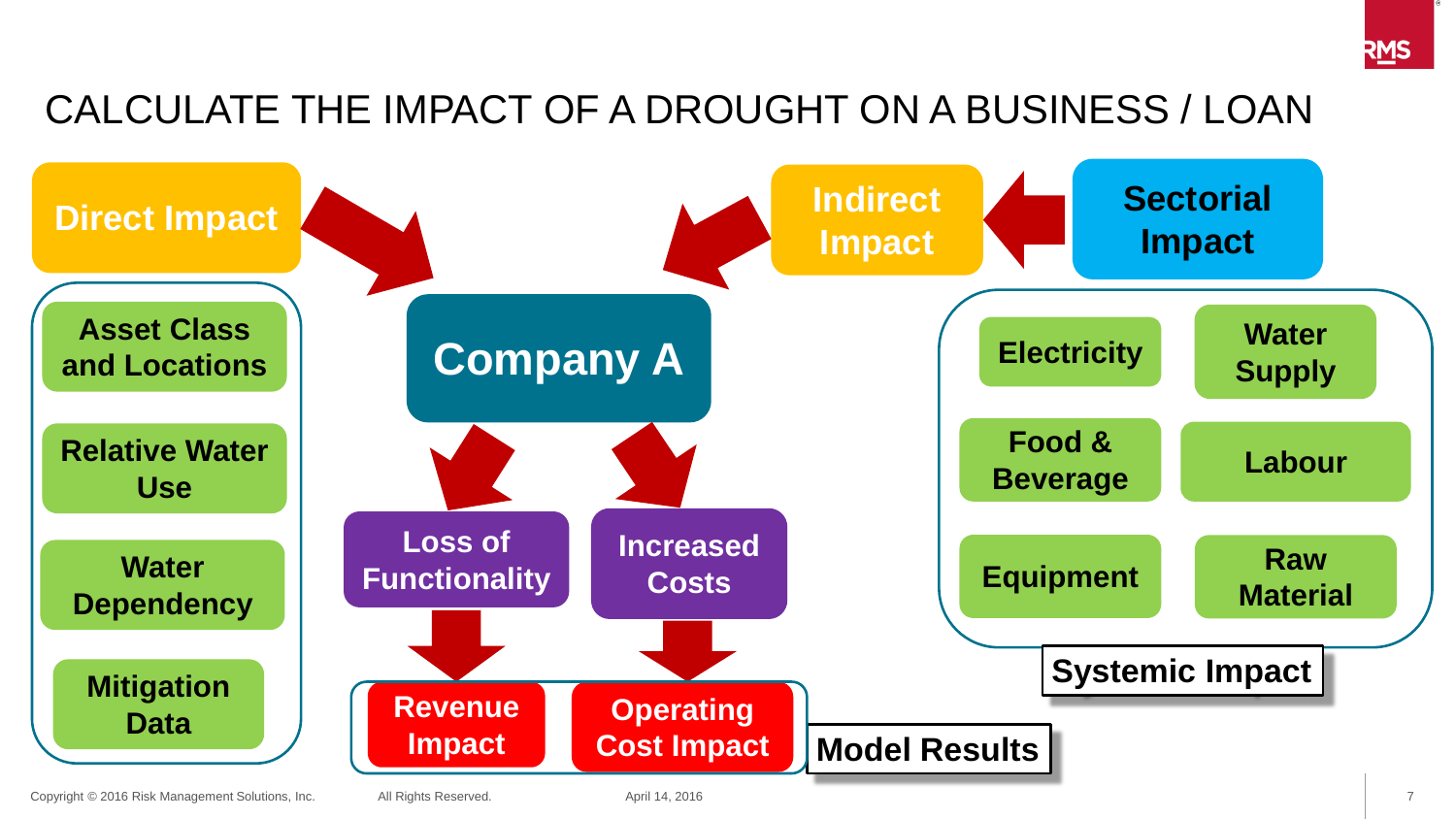



Credit

### ENVIRONMENTAL STRESS TESTING **METHOD**

Credit

### Stress test: **whole portfolio** and overall bank impact

### $\mathcal{L}(\mathcal{A})$ e<br>Creditte  $\sim$ dit Credit edit **Credit** redit edit **II** Quality  $\overline{\text{B}}$  is different to the set of  $\overline{\text{B}}$  $\mathfrak{D}$ uality uality Quality **Car** ) and  $\mathbb{P}$ Wuality<br>Linna Card Migration  $\overline{\text{r}}$ iaration ligration Probability